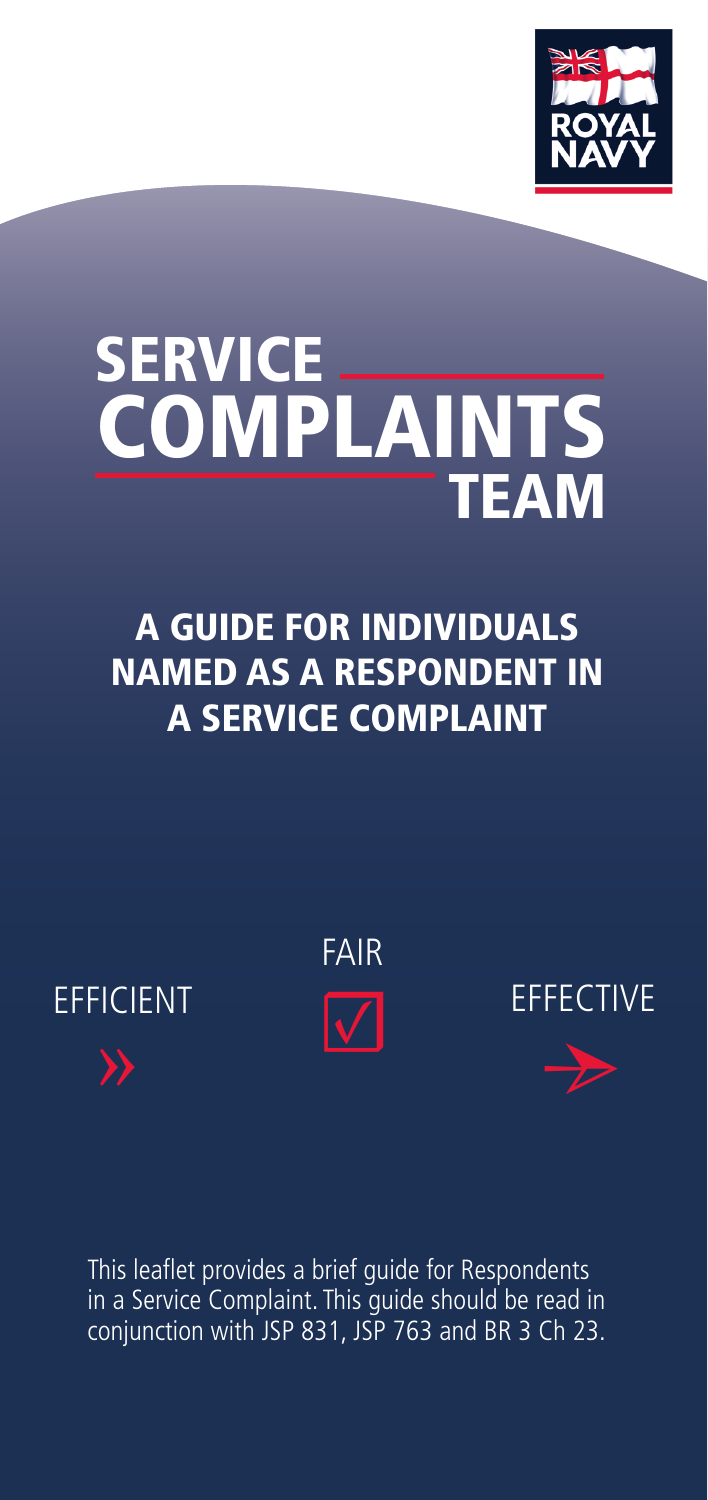# **INTRODUCTION**

# The aim of the Service Complaints (SC) system is to provide Service personnel with a process through which grievances on matters relating to their Service can be addressed.

**OVERVIEW** 

Although not every complaint will have a Respondent, such as those that deal with MOD policy, the Service Complaints team understands and appreciates that being named as a Respondent can be a daunting and challenging time. This leaflet will provide a brief overview of what to expect, what key documents you should receive and the timescales that should be adhered to. The SC process should be efficient, effective and fair to both Complainants and Respondents.

### What can you expect?

You will be informed once an Annex F is received that you have been named as a Respondent in a SC and the Annex F will be disclosed to you at this point. Please be aware that it may have redacted sections which relate to other individuals or information of a personal or sensitive nature. You will not be permitted to view these sections. In some rare cases you may find that you are named as a Respondent in a SC which has already been underway for some time. Please remember that being named as a Respondent gives you the right to see what has been alleged, an opportunity to respond to the evidence, and make any observations on the case file. Your response will be seen by the Decision Body (DB)/Appeal Body (AB).

# Assisting Officer (AO)

An AO can be an excellent source of support and assistance through what can feel like a stressful and isolating process. Your AO can accompany you to any interviews and help you to prepare any responses to evidence being provided which will be seen by the DB/AB. Your AO can also accompany you to an Oral Hearing if one is held. You can nominate your own AO, or your unit can assist in sourcing one for you. An AO would usally be of at least SNCO rank or equivalent.

# Admissibility

The Specified Officer (SO) (usually the Complainant's Commanding Officer) will meet with the Complainant to discuss the allegations within the Annex F. The SO may also meet with you, and your AO can accompany you to this meeting if you wish. The SO will then take legal advice before deciding if the matter complained about is admissible as a SC.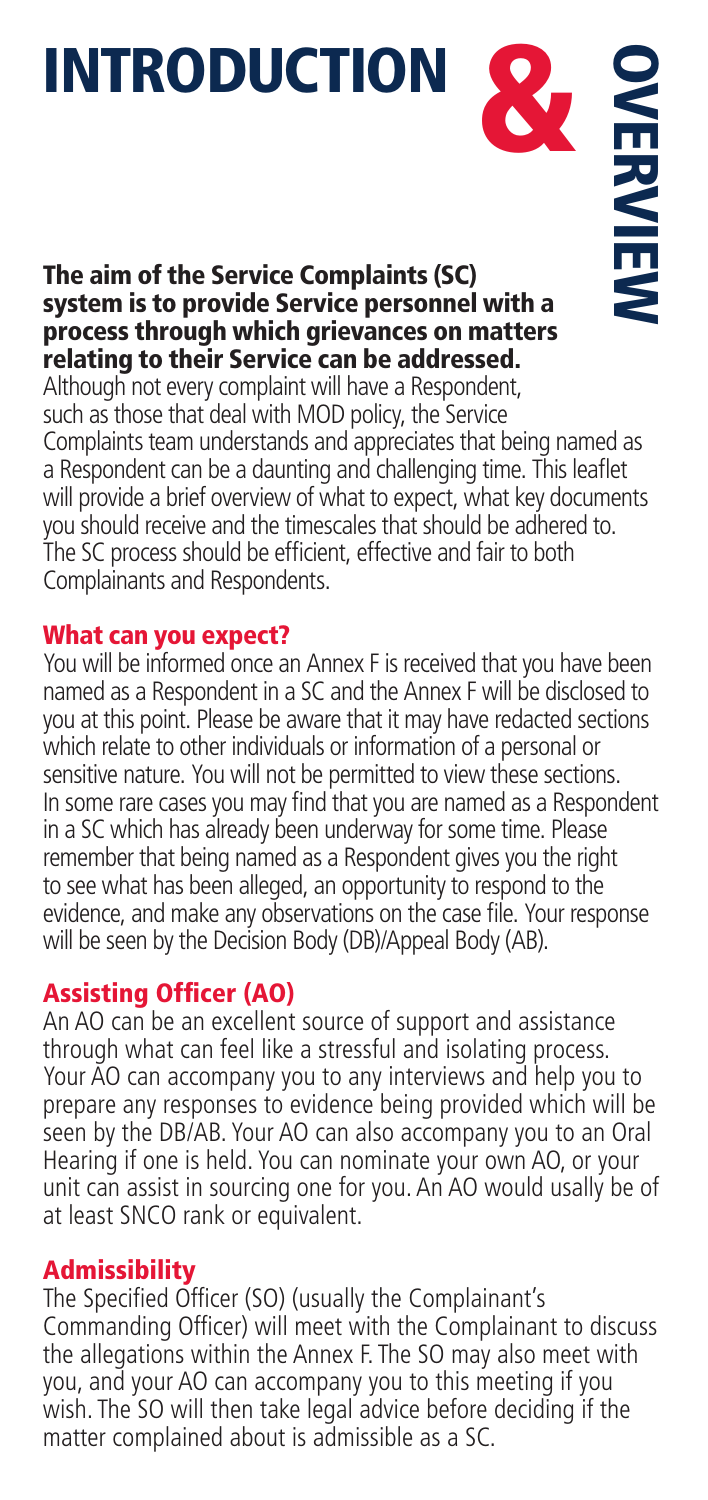They will then write to you to let you know their decision. In some cases this will only be the relevant parts of the admissibility decision that concern you.

#### Decision Body (DB)

The RN SC Secretariat will then appoint a DB to make a determination on the SC. The DB will direct that an investigation is carried out, either by a Unit Investigating Officer or a Harassment Investigation Officer. You will be interviewed as part of the investigation and will have an opportunity to provide additional relevant information, or suggest further witnesses. However, the scope of the investigation is directed by the DB, and any further evidence or witnesses can only be incorporated into the investigation if the DB deems this to be appropriate. Once complete, you will be sent a copy of the full case file less legal advice, and be given the opportunity to make observations on it. This is called the Disclosure stage. The DB will then make their determination in the form of a Decision Letter to the Complainant. You will receive a copy of this letter.

# 30 Working Day Updates

You will receive written updates every 30 working days from your parent unit.

# Appeal Body (AB)

If the Complainant disagrees with the DB's decision they can submit an appeal application. If this happens, the RN SC Secretariat will determine whether the appeal application is admissible, and if it is will appoint an appropriate AB, usually a panel of senior officers, sometimes with an Independent Member. The AB may direct further investigation.

Once this is complete you will be sent a copy of the full case file less any legal advice, and given the opportunity to make any comments you have for the AB before they decide on the SC. The AB will then meet and make their determination which will be sent to you in the form of a Decision Letter. In some cases an appeal route is not available, for example, when a SC is decided by a Service Board at DB level.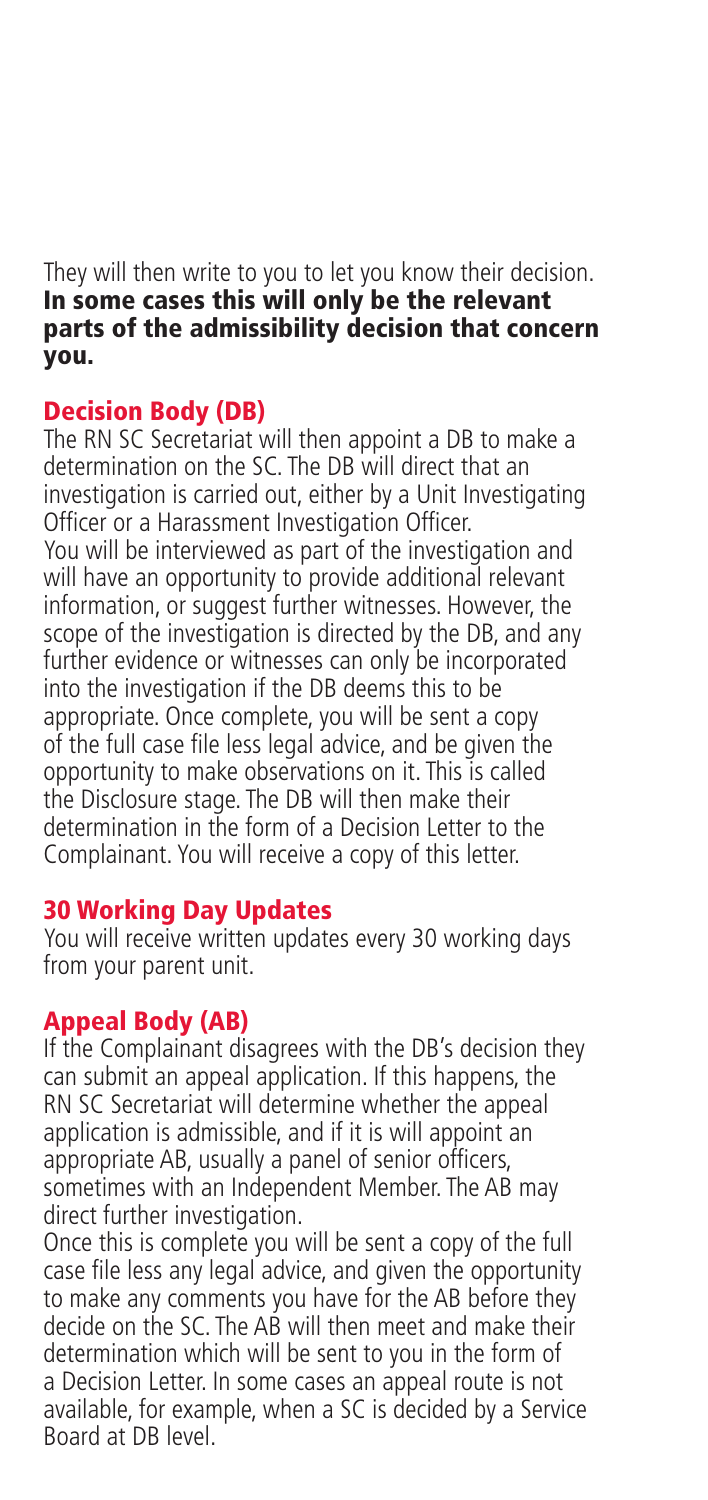# Oral Hearing

An AB may direct that an Oral Hearing be held so that they can speak directly to the Complainant, Respondents and any relevant witnesses. You will be expected to attend to answer any questions the AB members may have. This is not an adversarial process and you will not be cross examined.

# Role of the Service Complaints Ombudsman (SCO)

The Ombudsman is unable to assist an individual who is a Respondent to a Service Complaint. However, the Ombudsman will provide clear information on her role, and, where appropriate, will provide information on how individuals may raise a Service Complaint in their own right. The Ombudsman is independent of the MOD, an appointment made by The Queen on the recommendation of the Secretary of State for Defence.

> More information is available at: www.servicecomplaintsombudsman.org.uk

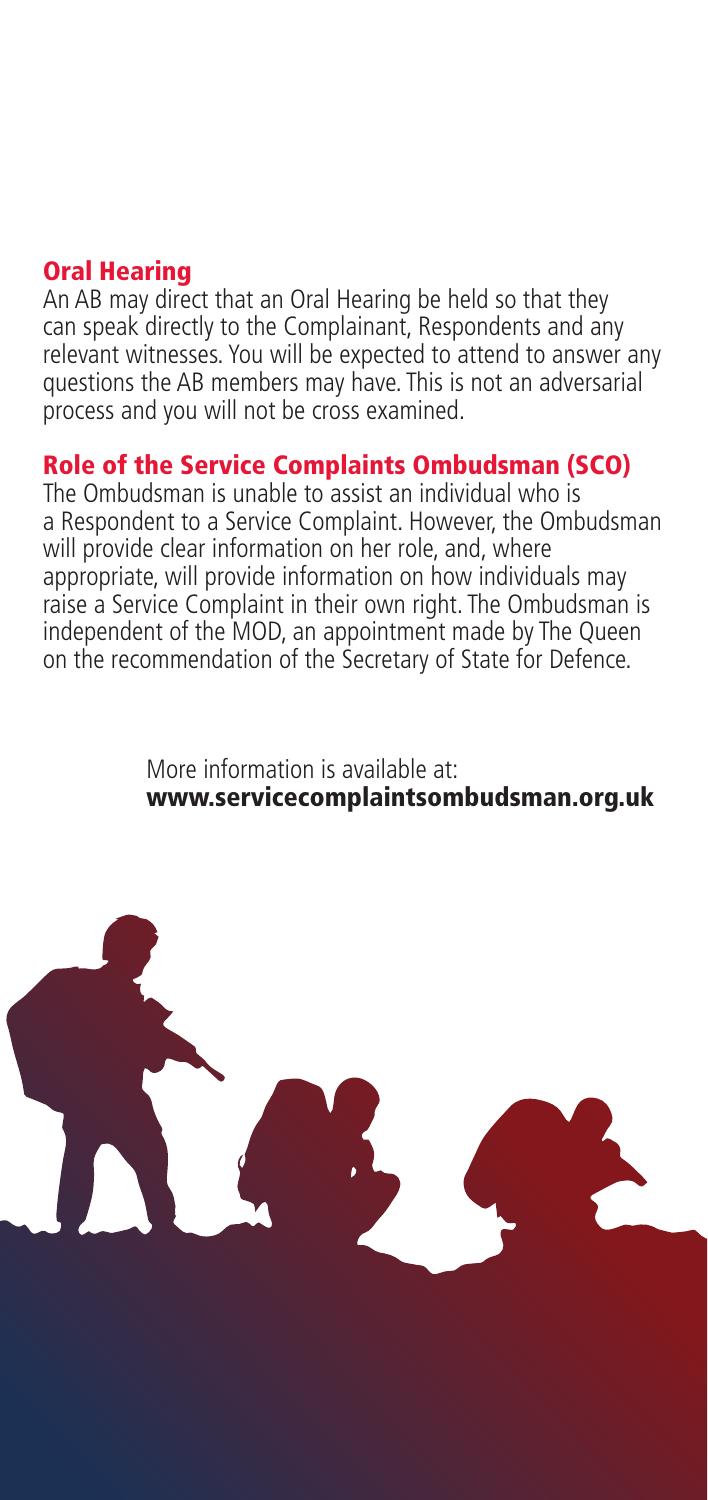# RESPONDENT **CHECKLIST**

# DB Level:

| I have received a copy of the Annex F.                                               |
|--------------------------------------------------------------------------------------|
| I am aware of the role of an Assisting Officer.                                      |
| I have been provided a copy of the admissibility<br>letter by the Specified Officer. |
| I have been informed of who has been appointed<br>as Deciding Body.                  |
| I have had the opportunity to be interviewed by<br>the Investigating Officer.        |
| I have received copies of all disclosure documents.                                  |
| I have received a copy of the Decision Body's<br>decision Letter.                    |
|                                                                                      |

#### I have received regular 30 working day updates. ☐

# AB Level:

- I have been informed that the Complainant wishes to appeal the Decision Body's Decision Letter. ☐
- I have been informed of who has been appointed as Appeal Body. ☐

**□** I have received copies of all disclosure documents.

□ I have received a copy of the Appeal Body's Decision.

□ I have received 30 working day updates.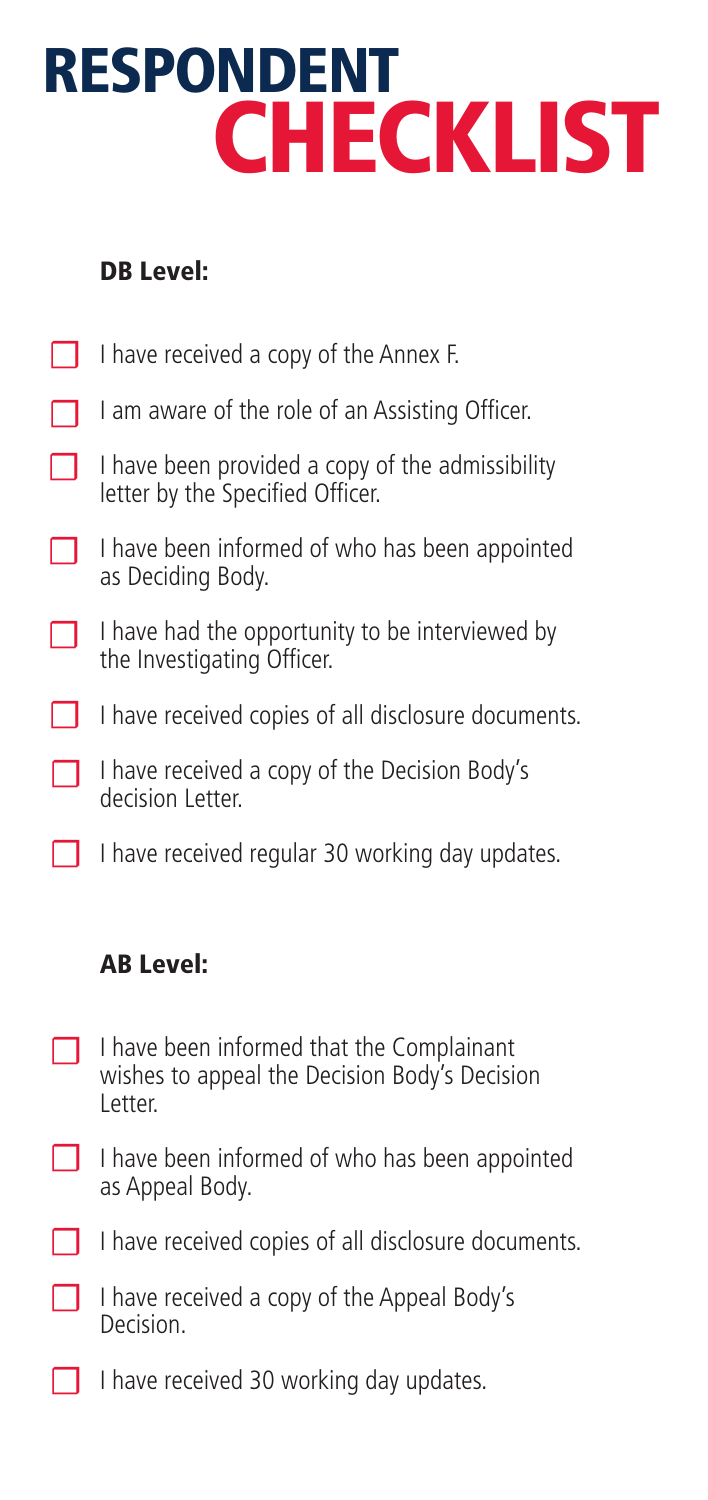# FREQUENTLY ASKED **OUESTIONS**

#### I am concerned about the DB/AB who has been appointed, what can I do?

Within 5 working days of receiving the letter you should raise your concerns with the RN SC Secretariat, via navylegalcomplaintsmailbox@mod.gov.uk. If a conflict of interest is found a new DB or AB may be appointed.

# I think the SC is malicious and/or vexatious, what should I do?

You may raise these concerns with the SO and IO when you are interviewed, you may raise them in your evidence to the invesigation and you should also raise them as part of your observations on disclosure at DB level and AB level, if disclosure is required.

#### I am concerned about the behaviour of the Complainant, what can I do?

It is incumbent on all parties in a SC to behave appropriately. If you have any concerns about the behaviour of anyone please raise this issue, in writing, to the DB / AB / investigator / caseworker (as appropriate). Appropriate sanctions may be applied.

# I am unhappy with the conduct or scope of the investigation, what should I do?

Please raise your concerns in writing to the DB / AB in your response to disclosure.

# Do I have to be involved in the Service Complaint?

Your involvement is crucial, it is important that the DB and AB make their determination based on evidence obtained from all parties. If you are a serving member of the Armed Forces then you are obliged to participate by making yourself available for interview and by timely responses to any communication made to you.

If you are no longer serving then you cannot be compelled to participate. If you do not respond to requests for information within reasonable deadlines the SC may move on without you, and the DB/ AB will make their determination based on the information available to them.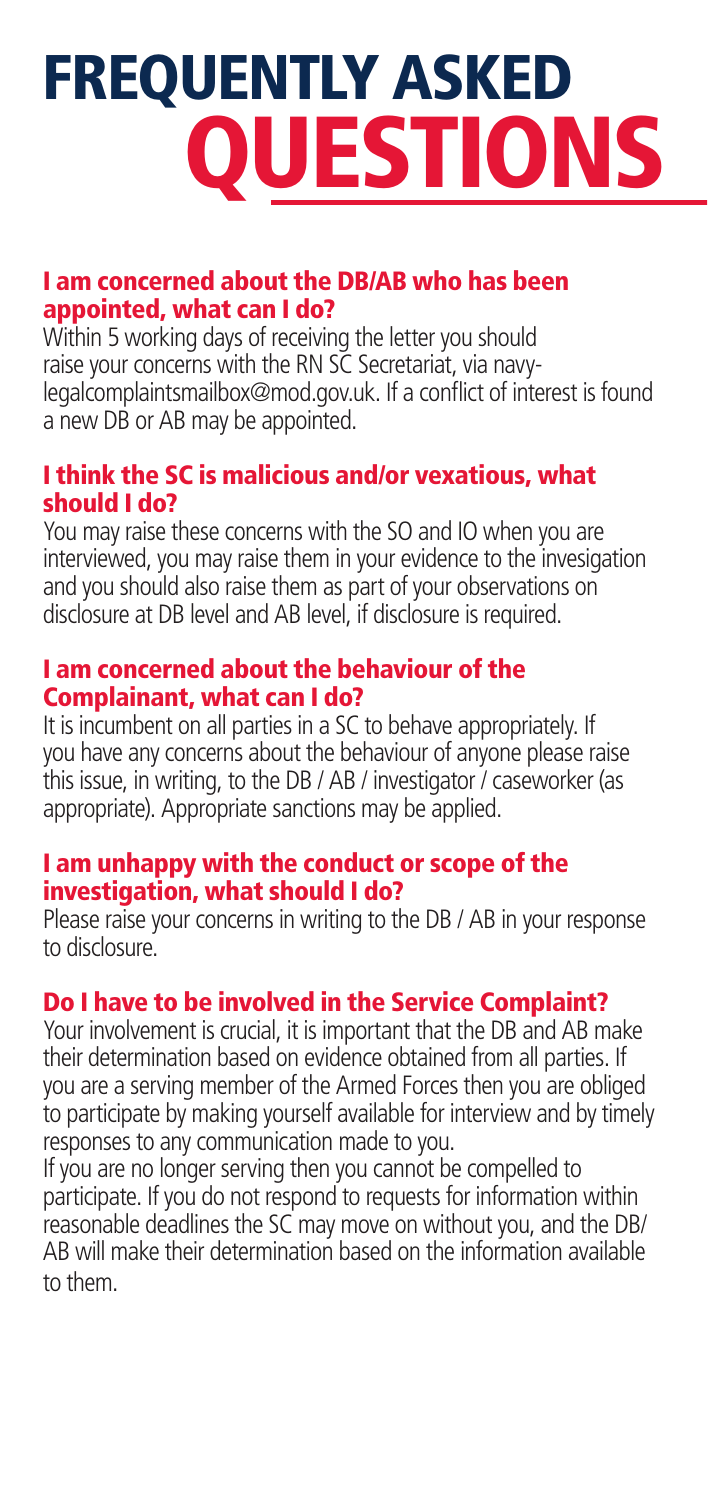# Do I have to attend an Oral Hearing?

»

If an Oral Hearing is directed and you are a serving member of the Armed Forces then your attendance is considered a duty and you must attend. If you are no longer serving then you cannot be compelled to attend, but may wish to do so.

Non-serving attendees may claim back the cost of travel and subsistence for the duration of the Oral Hearing.

### Should I seek legal advice?

The Service Complaints Process is non-litigious and you should not need to seek legal advice. If you choose to seek independent legal advice, please note there is no facility for the reimbursement of legal costs regardless of the outcome of the SC.

#### I am finding the process really stressful, who can help me?

Your Assisting Officer can support you through the process. Your Divisional Officer, unit personnel/welfare staff or medical centre will also be able to signpost you to appropriate agencies for help and support. If you feel unable to do this or your concerns are not addressed please raise any issues, in writing, to the DB / AB.

### What will happen if the SC is upheld?

If the SC is upheld the DB or AB will consider what redress is most appropriate.

### Can I submit a SC about the process?

As a Respondent you may submit a SC if you feel you have been wronged as a result of a SC. Please be aware that some matters are excluded, including decisions made by the SO, DB or AB in respect of a SC. Please see JSP 831, Part 1, Annex B for further guidance, or you can contact Service Complaints Ombudsman for advice, at www.servicecomplaintsombudsman.org.uk